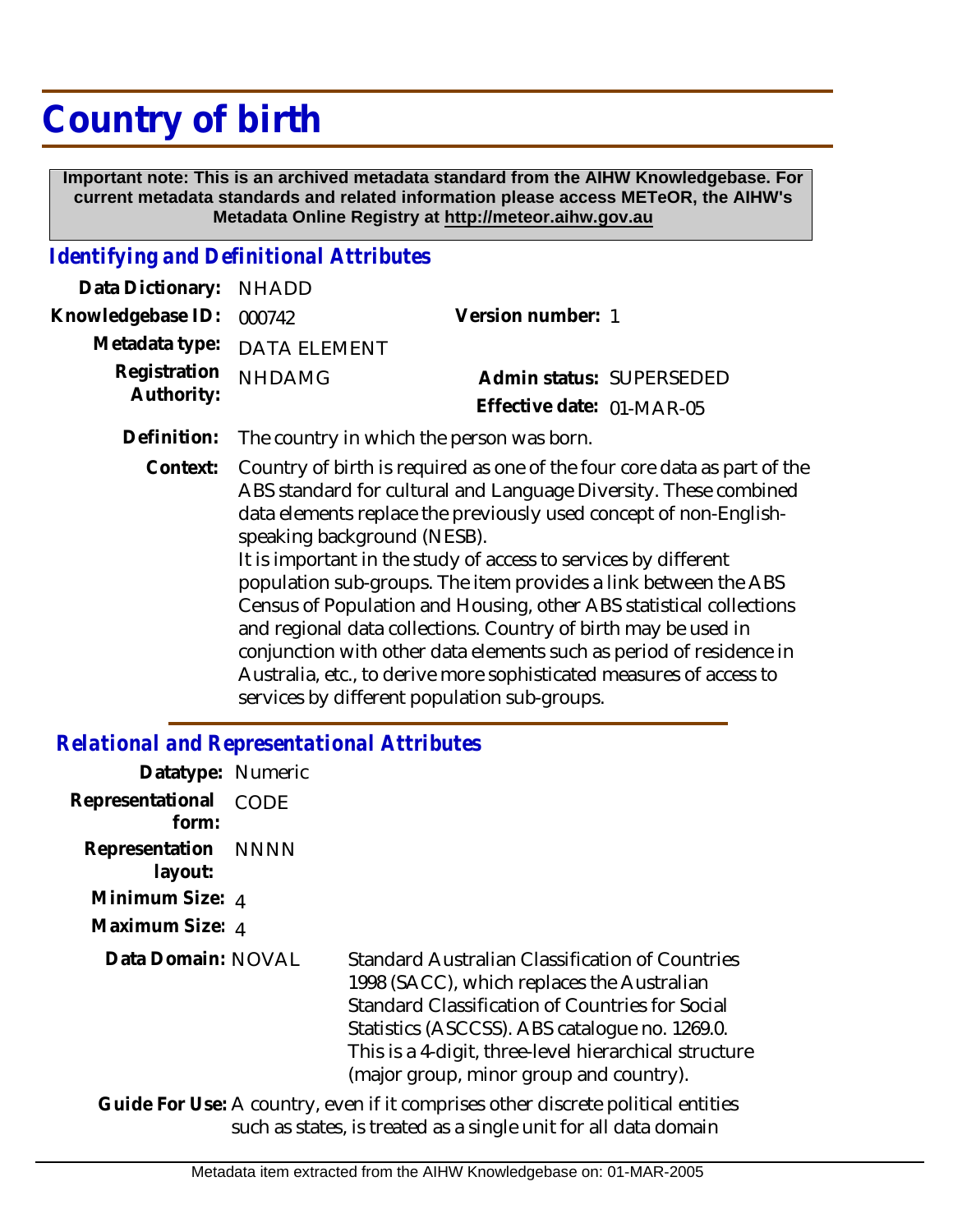purposes. Parts of a political entity are not included in different groups. Thus, Hawaii is included in Northern America (as part of the identified country United States of America), despite being geographically close to and having similar social and cultural characteristics as the units classified to Polynesia. Collection Methods: Agencies may collect Country of birth in a variety of ways. Some agencies may obtain the person's country of birth by using a question that contains a predetermined list of countries accompanied by an 'other (please specify)' category. Other agencies may use an open ended question asking the person to specify their country of birth. Regardless of the exact format used by the agency, Country of Birth should be collected in such a way as to allow the information to be coded using the SACC code list. A question that only asks the person to identify whether they were born in either an 'English-speaking' or 'non-English-speaking' country will not provide sufficient information to code the person's Country of Birth. The standard question for obtaining detailed data for Country of Birth is as follows: In which country were you born? Australia ? England ? Italy ? New Zealand ? Scotland ? Greece ? Netherlands ? Germany ? Vietnam ? Lebanon ? Other - please specify: Alternately, a shortened version can be used. In which country were you born ? Australia ? Other - please specify: Related metadata: relates to the data element First language spoken version 1 relates to the data element Main language spoken at home version 1

relates to the data element Proficiency in Spoken English version 1